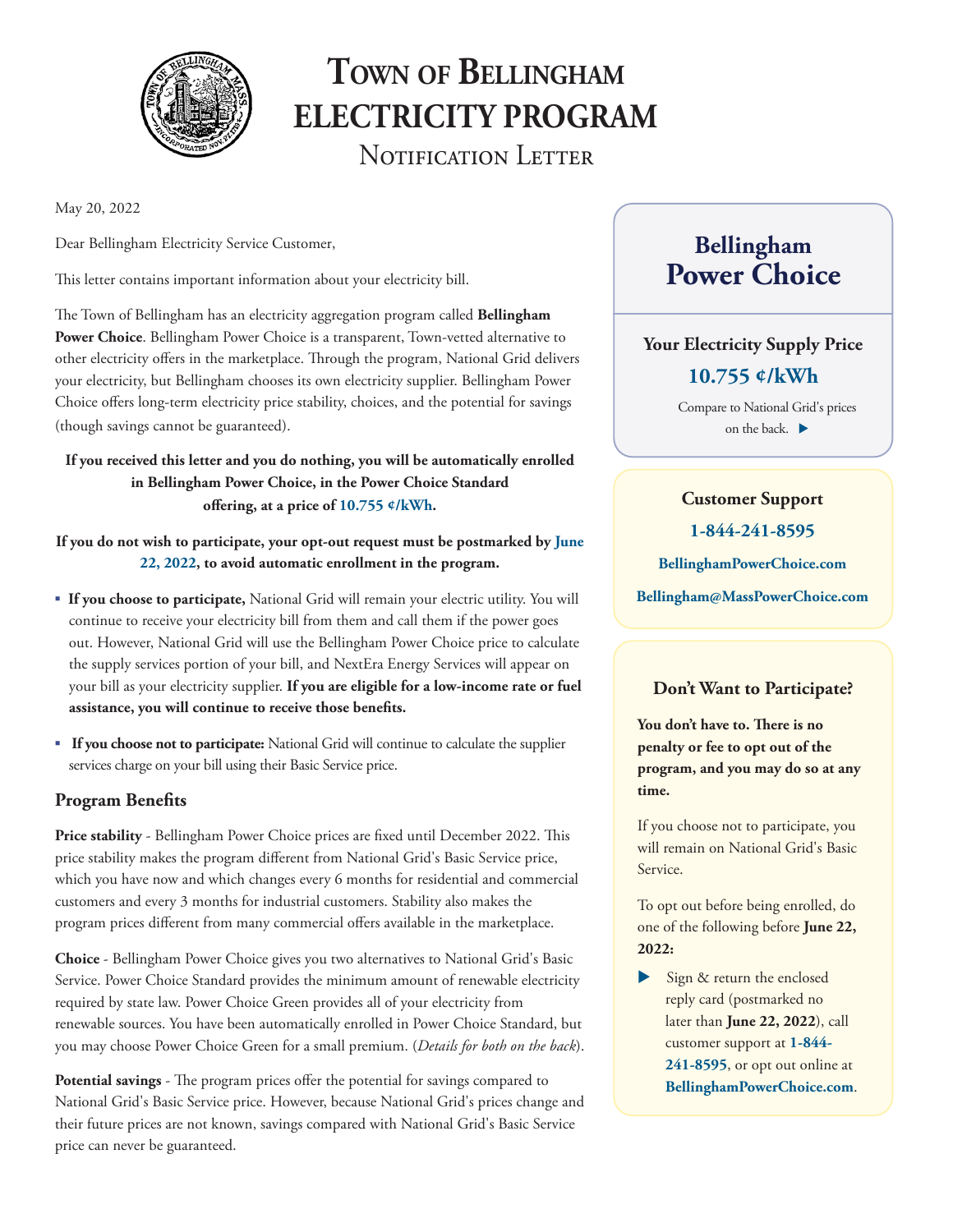#### **Program Options & Pricing**

|                          | 1. If you do nothing, you will be automatically enrolled in POWER CHOICE STANDARD:                                                                                                                                                                                                                                                                                                                                                                | 10.755 $\mathcal{L}/kWh^*$ for residential,<br>commercial, and industrial accounts |
|--------------------------|---------------------------------------------------------------------------------------------------------------------------------------------------------------------------------------------------------------------------------------------------------------------------------------------------------------------------------------------------------------------------------------------------------------------------------------------------|------------------------------------------------------------------------------------|
| Renewable energy content | Meets Massachusetts minimum renewable energy requirements, which include 20% from "premium" renewable<br>energy projects in the New England Region (MA Class I RECs).                                                                                                                                                                                                                                                                             |                                                                                    |
| Rate term                | Enrollment - December 2022 meter read.                                                                                                                                                                                                                                                                                                                                                                                                            |                                                                                    |
| <b>Exit terms</b>        | Leave any time. No exit charge.                                                                                                                                                                                                                                                                                                                                                                                                                   |                                                                                    |
|                          | 2. If you want 100% renewable electricity, you may choose POWER CHOICE GREEN:                                                                                                                                                                                                                                                                                                                                                                     | 13.863 $\mathcal{O}/kWh^*$ for residential,                                        |
| 1-844-241-8595           | To choose POWER CHOICE GREEN, visit BellinghamPowerChoice.com or call customer support at                                                                                                                                                                                                                                                                                                                                                         | commercial, and industrial accounts                                                |
| Renewable energy content | 100% renewable electricity. All of your electricity comes from "premium" renewable energy projects in the New<br>England region (MA Class I RECs).                                                                                                                                                                                                                                                                                                |                                                                                    |
| Rate term                | Enrollment - December 2022 meter read.                                                                                                                                                                                                                                                                                                                                                                                                            |                                                                                    |
| Exit terms               | Leave any time. No exit charge.                                                                                                                                                                                                                                                                                                                                                                                                                   |                                                                                    |
|                          | 3. If you choose to opt out, you will remain on NATIONAL GRID'S BASIC SERVICE:                                                                                                                                                                                                                                                                                                                                                                    | 11.491 ¢/kWh residential<br>10.370 ¢/kWh commercial<br>11.223 ¢/kWh industrial     |
| Renewable energy content | Meets Massachusetts minimum renewable energy requirements, which include 20% from "premium" renewable<br>energy projects in the New England Region (MA Class I RECs).                                                                                                                                                                                                                                                                             |                                                                                    |
| Rate term                | May 1, 2022 - October 31, 2022, for residential and commercial accounts. May 1, 2022 - July 31, 2022, for<br>industrial accounts. National Grid's fixed Basic Service price changes every 6 months for residential and commercial<br>accounts and every 3 months for industrial accounts. National Grid's prices will next change for residential and<br>commercial accounts on November 1, 2022, and on August 1, 2022, for industrial accounts. |                                                                                    |
| Exit terms               | Leave any time. No exit charge. However, industrial customers only (rates G-2 and G-3) on the fixed-price Basic<br>Service option may receive a billing adjustment, which may be either a credit or a charge.                                                                                                                                                                                                                                     |                                                                                    |

The Power Choice Standard price and Power Choice Green price both include a \$0.001/kWh administrative fee. Program prices could increase as a result of a change in law that results in a direct, material increase in costs during the term of the electricity supply agreement.

#### **Frequently Asked Questions**

**Are savings guaranteed?** No. While the program goal is to deliver savings when compared with the average of National Grid's changing prices, future National Grid prices are not known. As a result, savings compared with National Grid cannot be guaranteed.

**I have received this letter, and also I have signed a contract with an electricity supplier very recently. What should I do?** You may have signed your contract after this mailing list was created. If that is the case, you must opt out if you wish to retain your current contract. If you do not opt out, your account will be enrolled in Bellingham Power Choice, and that may trigger early termination fees from your existing electricity supplier.

**I have a tax-exempt account. How can I retain my account's tax-exempt status?** Taxes will be billed as part of the program's power supply charge. Customers are responsible for identifying and requesting an exemption from the collection of any tax by providing appropriate tax exemption documentation to NextEra Energy Services. Visit **BellinghamPowerChoice.com** for information on where to submit your documentation.

If you have any additional questions, please visit the program website at **BellinghamPowerChoice.com,** contact customer support with our Town consultants at **Bellingham@MassPowerChoice.com** or **1-844-241-8595**, or contact Jim Kupfer, Bellingham Town Planner, at **508-657-2893**.

Denis Fraine Town Administrator